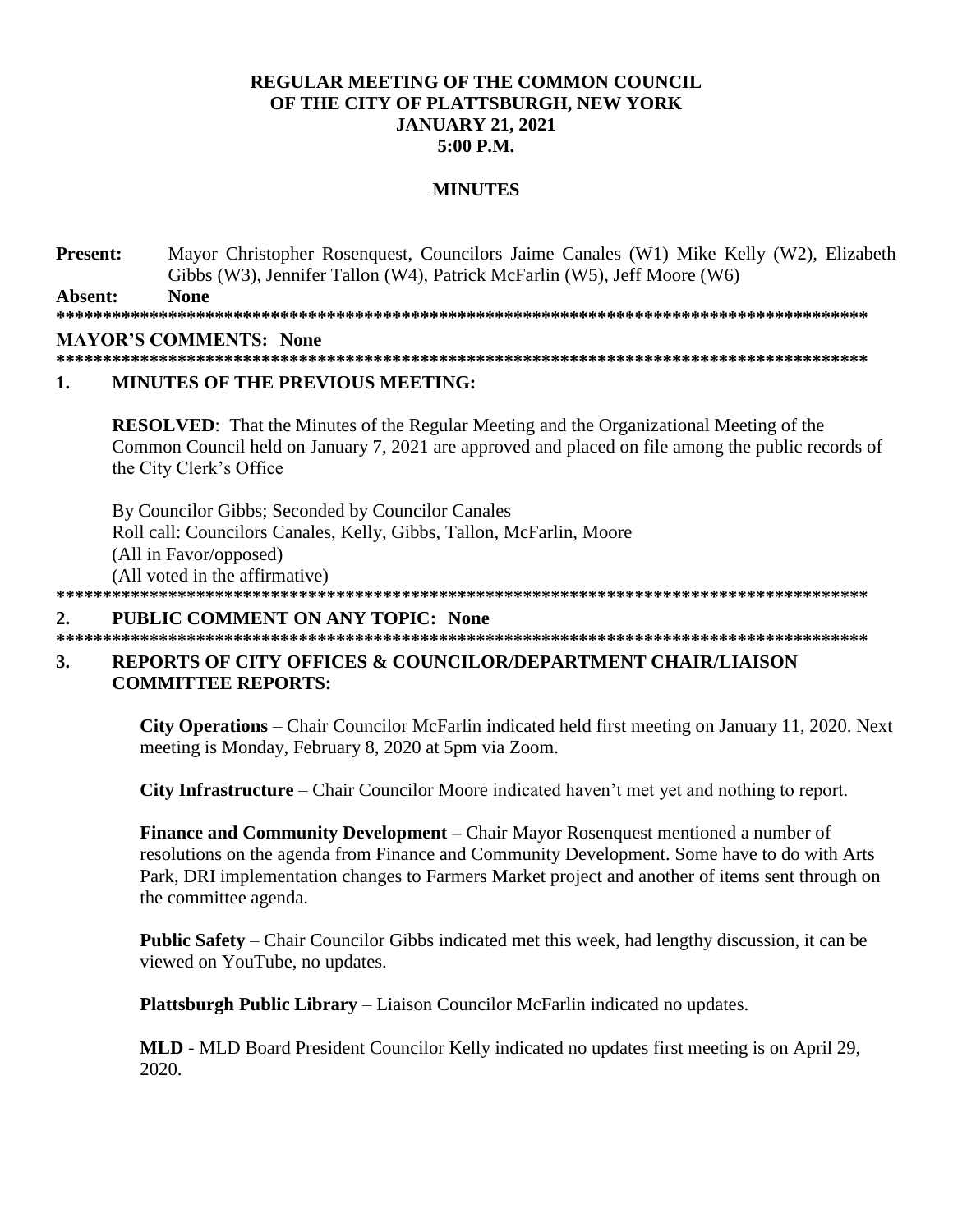**Corporation Counsel Dean Schneller** anticipates need for Executive Session, which they can get to at the end of meeting, to discuss a personnel matter for a particular person and some Collective Bargaining negotiations.

### $\overline{4}$ .

# **CORRESPONDENCE OR RECOMMENDATIONS FROM BOARDS:**

Report from the Public Safety Citizens Review Panel January 19, 2021

**Mayor Rosenquest** mentioned he had a fantastic meeting with that group and they are on track to present some recommendations to the community and get some community feedback and also make those recommendations to the council and internally for review. Ideally get those recommendations well before the April 1<sup>st</sup> deadline to solidify and plan for it.

# 

### 5. PAYROLLS OF VARIOUS DEPARTMENTS:

**RESOLVED:** That the payrolls of the various Departments of the City of Plattsburgh for the week ending January 20, 2021 in the amount of  $$54,276.85$  are authorized and allowed and the Mayor and the City Clerk are hereby empowered and directed to sign warrants drawn on the City Chamberlain for the payment thereof.

By Councilor Moore; Seconded by Councilor Kelly Roll call: Councilors Canales, Kelly, Gibbs, Tallon, McFarlin, Moore (All in Favor/opposed) (All voted in the affirmative) 

#### **AUDIT OF CLAIMS:** 6.

**RESOLVED:** That the bills Audited by the Common Council for the week ending January 22, 2021 in the amount of \$474,656.88 are authorized and allowed and the Mayor and City Clerk are hereby authorized and directed to sign warrants drawn on the City Chamberlain for the payment thereof.

By Councilor Canales; Seconded by Councilor McFarlin Roll call: Councilors Canales, Kelly, Gibbs, Tallon, McFarlin, Moore (All in Favor/opposed) (All voted in the affirmative) 

### 7. **OTHER ITEMS:**

A. Revise Capital project H5110.70 "2019 Broad Street Parking Lot."

WHEREAS, the following resolution was adopted on January 21st, 2021, and

WHEREAS, the Capital Expenditure Plan adopted December 12th, 2019, includes a Downtown Improvements category, and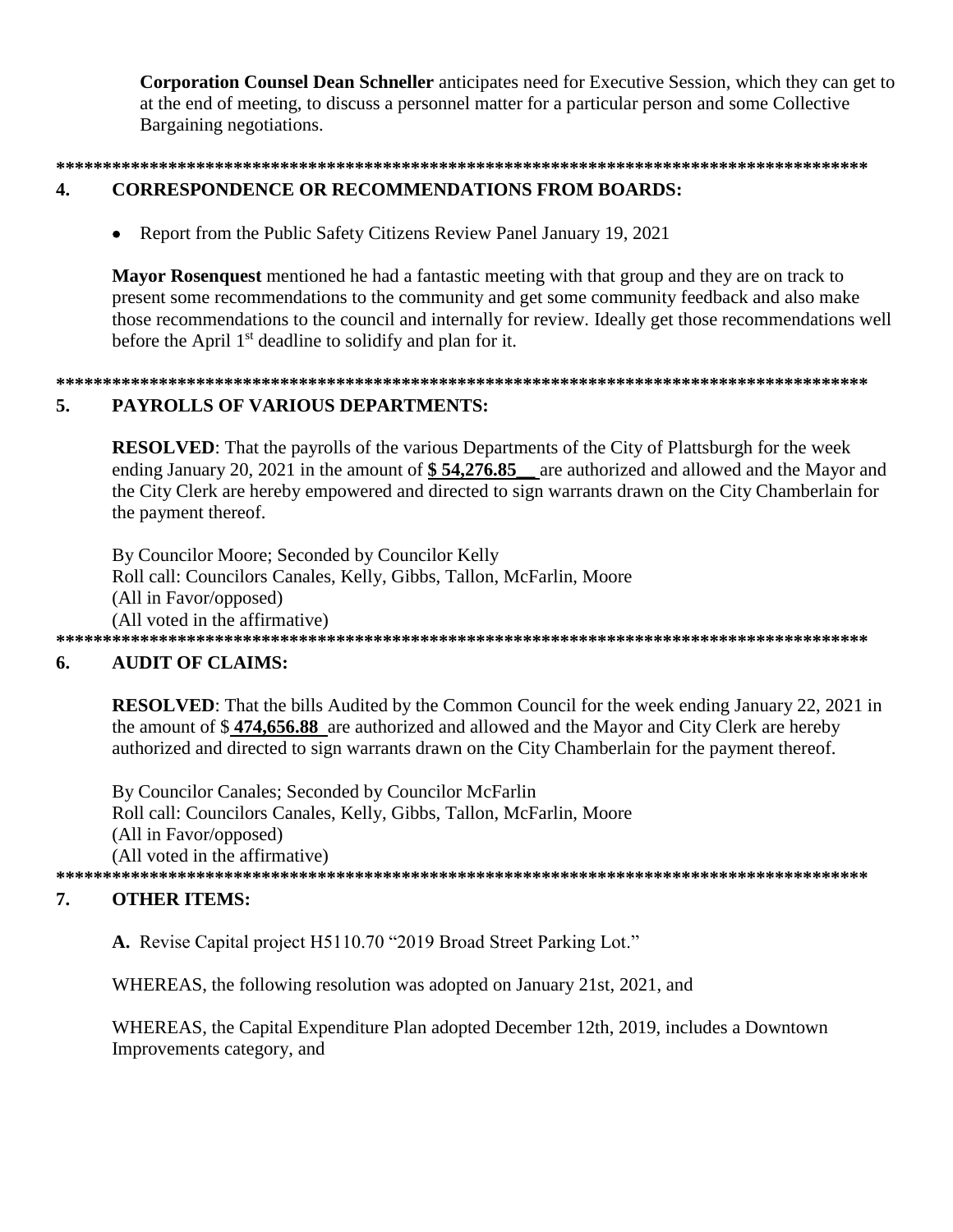WHEREAS, the Infrastructure Division established a 2019 Broad Street Parking Lot project for items not included in the Downtown Improvements category of the Capital Expenditure Plan adopted December 12th, 2019, and

WHEREAS, the cost of the 2019 Broad Street Parking Lot project has been estimated by the Infrastructure Division for the costs to implement the unplanned improvements through revising the Downtown Improvements section of the Capital Expenditure Plan during 2019 and 2020, and is hereby further revised to include cost increases for 2021, as follows:

|                                                              |      | 2019<br>Capital<br>Plan |                                | 2019<br>Estimated<br>Cost | 2020<br>Revised<br>Cost | 2021<br>Revised<br>Cost |
|--------------------------------------------------------------|------|-------------------------|--------------------------------|---------------------------|-------------------------|-------------------------|
| Broad Street lot improvements<br>Engineering                 | \$   |                         | \$                             | 200,000                   | \$<br>210,200<br>28,100 | \$<br>223,185<br>8,100  |
| Total                                                        | - \$ |                         | \$                             | 200,000                   | \$<br>238,300           | \$<br>251,285           |
| Project Funding:                                             |      |                         |                                |                           |                         |                         |
| <b>General Fund Serial Bonds</b><br><b>FRB</b> Grant Funding | \$   |                         | \$<br>$\overline{\phantom{0}}$ | 200,000                   | \$<br>238,300           | \$<br>167,766<br>83,519 |
| Total                                                        | -S   |                         | \$                             | 200,000                   | \$<br>238,300           | \$<br>251,285           |

Now therefore,

BE IT RESOLVED, by the Common Council of the City of Plattsburgh, New York, this 21st day of January 2021, as follows:

1) That, the amount of Two Hundred Fifty-one Thousand Two Hundred Eighty-five and 00/100 (\$251,285.00) Dollars is hereby appropriated for the capital project 2019 Broad Street Parking Lot (H5110.70) for the cost of the project items listed above and is hereby authorized to be expended for such purpose.

2) That, the amount of One Hundred Sixty-seven Thousand Seven Hundred Sixty-six and 00/100 (\$167,766.00) Dollars of such appropriation be provided by an advance from the General Fund to pay for the improvements listed above, but that such advance has been repaid to the General Fund during 2020 and that funding for this project has been sourced through Serial Bonds issued on October 15th, 2020.

3) That, the amount of Eighty-three Thousand Five Hundred Nineteen and 00/100 (\$83,519.00) Dollars of such appropriation will be provided through a grant from the NYS Financial Restructuring Board.

4) That, this resolution takes effect immediately.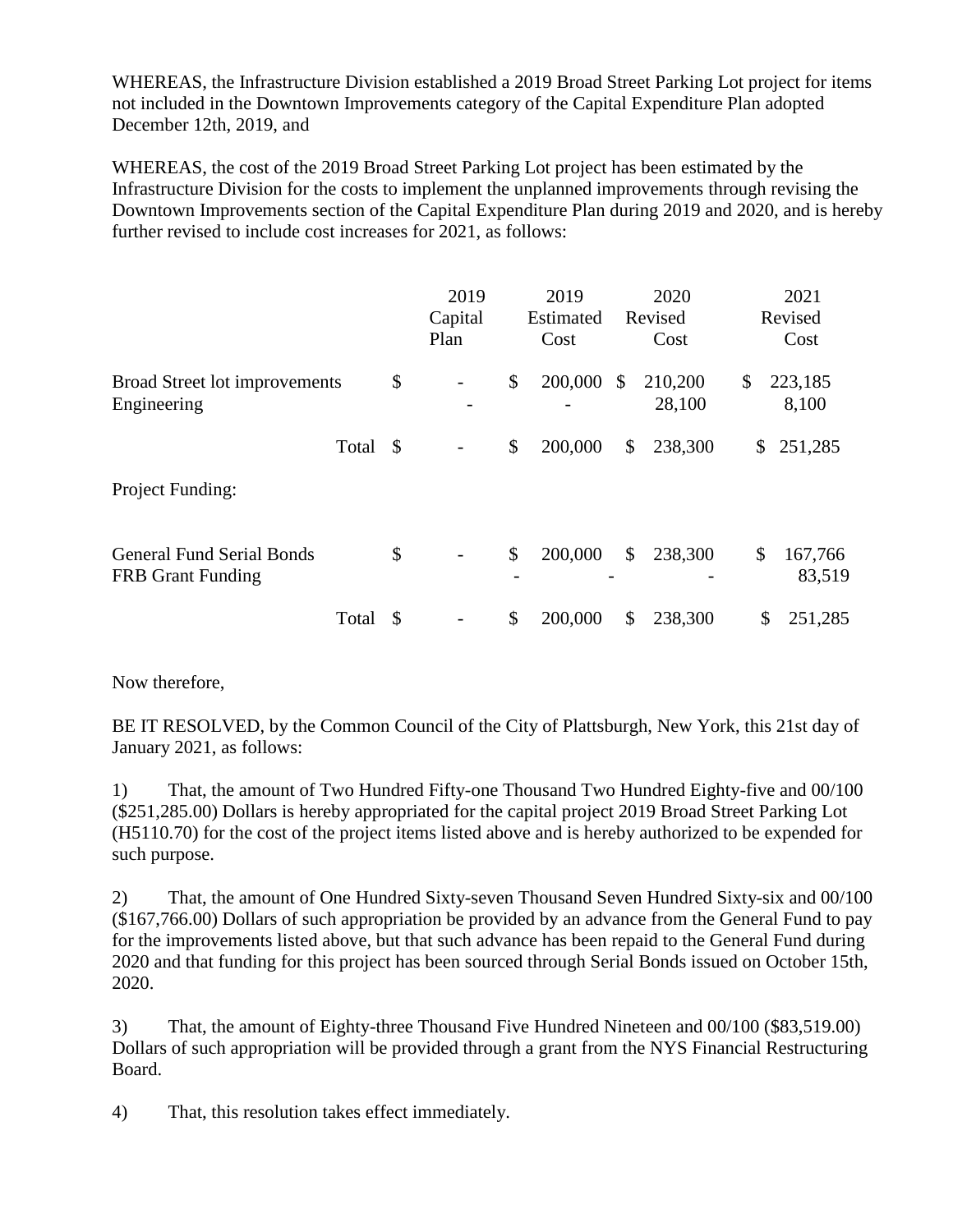By Councilor Gibbs; Seconded by Councilor Canales Discussion: None Roll call: Councilors Canales, Kelly, Gibbs, Tallon, McFarlin, Moore (Councilors Canales, Kelly, Gibbs, Tallon and Moore voted in the affirmative. Councilor McFarlin voted in the negative. **ACTION TAKEN**: Adopted Follow up Action: None

**\*\*\*\*\*\*\*\*\*\*\*\*\*\*\*\*\*\*\*\*\*\*\*\*\*\*\*\*\*\*\*\*\*\*\*\*\*\*\*\*\*\*\*\*\*\*\*\*\*\*\*\*\*\*\*\*\*\*\*\*\*\*\*\*\*\*\*\*\*\*\*\*\*\*\*\*\*\*\*\*\*\*\*\*\*\*\*\*\*\***

**B.** Revise Capital project H5110.73 "2019 Farmers Market Improvements"

WHEREAS, the following resolution was adopted on January 21st, 2021, and

WHEREAS, the Capital Expenditure Plan adopted January 10th, 2019, includes a Downtown Improvements category, and

WHEREAS, the Infrastructure Division is establishing a 2019 Farmers' Market Improvements project for items not included in the Downtown Improvements category of the Capital Expenditure Plan adopted January 10th, 2019, and

WHEREAS, the cost of the 2019 Farmers' Market Improvements project has been estimated by the Infrastructure Division for the costs to implement the unplanned improvements through revising the Downtown Improvements section of the Capital Expenditure Plan during 2019 and again in 2021, as follows:

|                                                                            |    | 2019<br>Capital<br>Plan | 2019<br>Estimated<br>Cost | 2021<br>Revised<br>Cost |
|----------------------------------------------------------------------------|----|-------------------------|---------------------------|-------------------------|
| Farmers' Market Improvements<br>Architectural, Engineering & Environmental | \$ |                         | \$<br>250,000             | \$<br>276,600<br>53,127 |
| Total \$                                                                   |    |                         | \$<br>250,000             | \$<br>329,727           |
| Project Funding:                                                           |    |                         |                           |                         |
| Downtown Grant Program (DRI)<br><b>General Fund</b>                        | \$ |                         | \$<br>250,000             | \$<br>302,067<br>27,660 |
| Total                                                                      | S  |                         | \$<br>250,000             | 329,727                 |

Now therefore,

BE IT RESOLVED, by the Common Council of the City of Plattsburgh, New York, this 21st day of January 2021, as follows: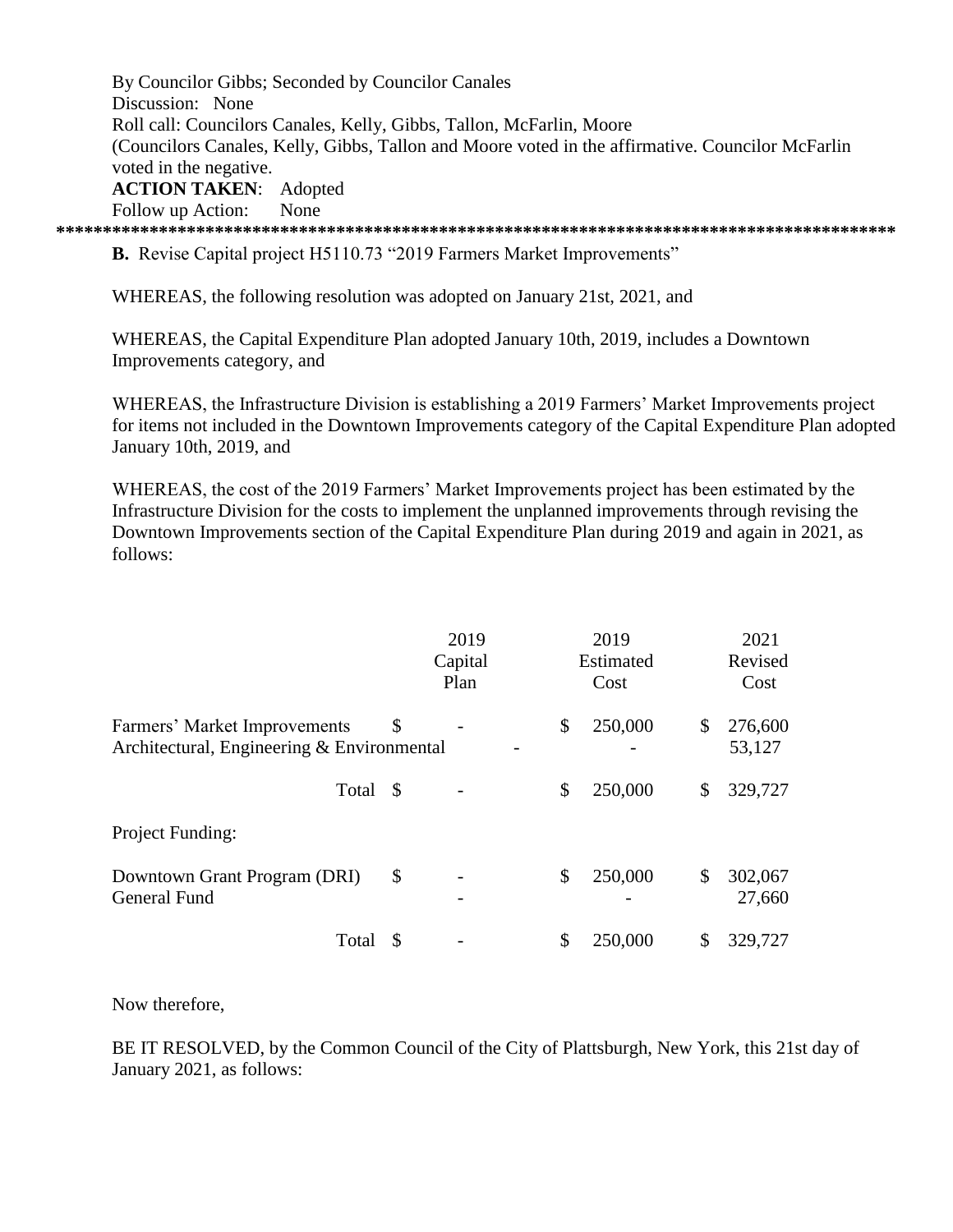5) That, the amount of Three Hundred Twenty-nine Thousand Seven Hundred Twenty-seven and 00/100 (\$329,727.00) Dollars is hereby appropriated for the capital project 2019 Farmers' Market Improvements (H5110.73) for the revised cost of the project items listed above and is hereby authorized to be expended for such purpose.

6) That, the amount of Three Hundred Two Thousand Sixty-seven and 00/100 (\$302,067.00) Dollars of such appropriation will be provided by an advance from the General Fund, but that such advance is to be repaid to the General Fund from funding under the Downtown Grant Program (DGP) segment of the Downtown Revitalization Initiative (DRI) grant sponsored by the New York State Department of State.

7) That, the amount of Twenty-seven Thousand Six Hundred Sixty and 00/100 (\$27,660.00) Dollars of such appropriation will be provided from the General Fund.

8) That, this resolution takes effect immediately.

By Councilor Gibbs; Seconded by Councilor Kelly Discussion: None Roll call: Councilors Canales, Kelly, Gibbs, Tallon, McFarlin, Moore (All voted in the affirmative) **ACTION TAKEN**: Adopted Follow up Action: None **\*\*\*\*\*\*\*\*\*\*\*\*\*\*\*\*\*\*\*\*\*\*\*\*\*\*\*\*\*\*\*\*\*\*\*\*\*\*\*\*\*\*\*\*\*\*\*\*\*\*\*\*\*\*\*\*\*\*\*\*\*\*\*\*\*\*\*\*\*\*\*\*\*\*\*\*\*\*\*\*\*\*\*\*\*\*\*\*\*\***

**C.** Revise Capital project H5110.65 "2018 Arnie Pavone Memorial Parking Plaza"

WHEREAS, the following resolution was adopted on January 21st, 2021, and

WHEREAS, the Capital Expenditure Plan for 2018 adopted October 5th, 2017, includes a Downtown Improvements category, and

WHEREAS, the Infrastructure and Planning Department established a 2018 Glens Falls National Bank Parking Lot project that was not included in the 2018 Capital Expenditure Plan adopted October 5th, 2017, and

WHEREAS, the cost of the 2018 Glens Falls National Bank Parking Lot project had been estimated to provide for the costs for the project during 2018, and has been revised for cost additions during 2019 and 2020, and was also renamed in 2019 as the 2018 Arnie Pavone Memorial Parking Plaza, and is being further revised for cost additions and funding changes during 2021, as follows:

|                                        | 2018 |   | 2018                     |               | 2019    |      | 2020    |      | 2021    |
|----------------------------------------|------|---|--------------------------|---------------|---------|------|---------|------|---------|
|                                        |      |   | Capital Estimated        |               | Revised |      | Revised |      | Revised |
|                                        | Plan |   | Cost                     | Cost          |         | Cost |         | Cost |         |
|                                        |      |   |                          |               |         |      |         |      |         |
| Glens Falls National Bank property \$  |      |   | 500,000                  | <sup>\$</sup> | 500,000 |      | 500,000 | \$   | 500,000 |
| Demolition management & cost           |      |   |                          |               | 234,650 |      | 273,256 |      | 273,256 |
| Parking lot construction               |      |   | $\overline{\phantom{a}}$ |               | 150,000 |      | 389,000 |      | 392,720 |
| Eng. design, remediation $\&$ bid work |      | - | $\overline{\phantom{0}}$ |               | 43,988  |      | 43,988  |      | 43,988  |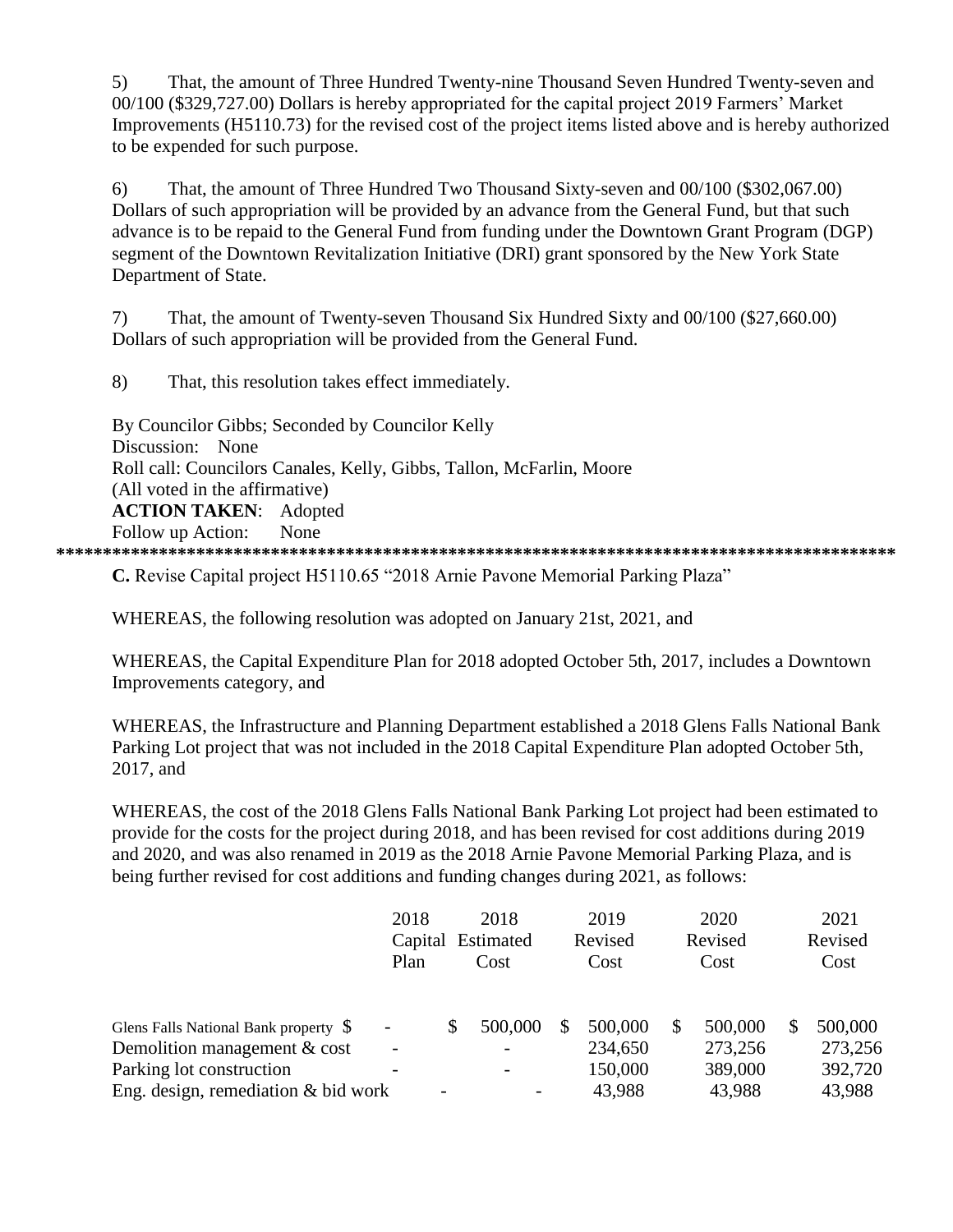|                                                           | Total | \$<br>$\overline{\phantom{a}}$ | \$                       |              | 500,000 \$ |              | 928,638 | \$1,206,244            | \$1,209,964            |
|-----------------------------------------------------------|-------|--------------------------------|--------------------------|--------------|------------|--------------|---------|------------------------|------------------------|
| Project Funding:                                          |       |                                |                          |              |            |              |         |                        |                        |
| Parking (SAD) Fund Advance \$<br><b>FRB</b> Grant Funding |       |                                | $\overline{\phantom{a}}$ | \$           | 500,000    | $\mathbb{S}$ | 928,638 | \$1,051,138<br>155,106 | \$1,034,473<br>175,491 |
|                                                           | Total | \$<br>$\overline{\phantom{a}}$ |                          | $\mathbb{S}$ | 500,000    | $\mathbb{S}$ | 928,638 | \$1,206,244            | \$1,209,964            |

Now therefore,

- BE IT RESOLVED, by the Common Council of the City of Plattsburgh, New York, this 21st day of January 2021, as follows:
- 1) That, the amount of One Million Two Hundred Nine Thousand Nine Hundred Forty-four and 00/100 (\$1,209,964.00) Dollars is hereby appropriated to the Capital Project 2018 Arnie Pavone Memorial Parking Plaza (H5110.65) for the revised cost of the project described above and is hereby authorized to be expended for such purpose.
- 2) That, One Million Thirty-four Thousand Four Hundred Seventy-three and 00/100 (\$1,034,473.00) Dollars of such appropriation was provided by an advance from the Parking Fund (SAD) Fund to pay for the improvements listed above, and that advance was repaid to the Parking Fund during 2020 and that funding for this project has been sourced through Serial Bonds issued on October 15th, 2020.
- 3) That, the amount of One Hundred Seventy-five Thousand Four Hundred Ninety-one and 00/100 (\$175,491.00) Dollars of such appropriation will be provided through a grant from the NYS Financial Restructuring Board.
- 4) That, this resolution takes effect immediately.

By Councilor Moore; Seconded by Councilor Gibbs

Discussion: Yes Roll call: Councilors Canales, Kelly, Gibbs, Tallon, McFarlin, Moore (Councilors Canales, Kelly, Gibbs, Tallon and Moore voted in the affirmative. Councilor McFarlin voted in the negative. **ACTION TAKEN**: Adopted Follow up Action: None **\*\*\*\*\*\*\*\*\*\*\*\*\*\*\*\*\*\*\*\*\*\*\*\*\*\*\*\*\*\*\*\*\*\*\*\*\*\*\*\*\*\*\*\*\*\*\*\*\*\*\*\*\*\*\*\*\*\*\*\*\*\*\*\*\*\*\*\*\*\*\*\*\*\*\*\*\*\*\*\*\*\*\*\*\*\*\*\*\*\***

**D.** Approving 2020 year end Budget adjustments

WHEREAS, the following resolution was adopted on January 21st, 2021; and

WHEREAS, the 2020 City budget made appropriations for all government fund expenditures; and

WHEREAS, the City Chamberlain is requesting to close the over-budget account appropriations through transfer of surplus budget account appropriations for the fiscal year 2020 for all government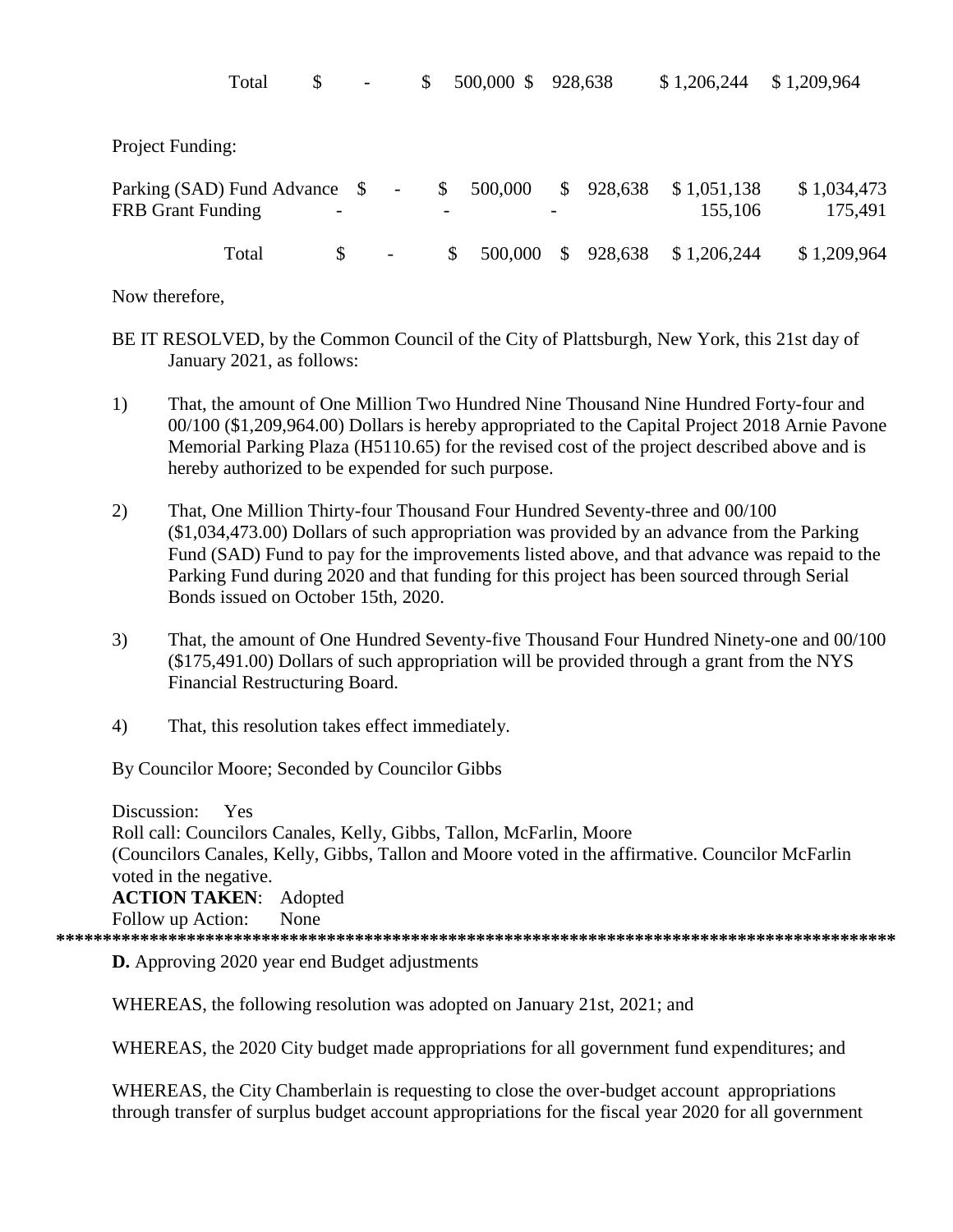funds;

NOW, THEREFORE, BE IT RESOLVED, the Common Council Authorizes the City Chamberlain to adjust the 2020 City budget for all government funds, as follows:

By Councilor McFarlin; Seconded by Councilor Gibbs Discussion: None Roll call: Councilors Canales, Kelly, Gibbs, Tallon, McFarlin, Moore (All voted in the affirmative) **ACTION TAKEN**: Adopted Follow up Action: None **\*\*\*\*\*\*\*\*\*\*\*\*\*\*\*\*\*\*\*\*\*\*\*\*\*\*\*\*\*\*\*\*\*\*\*\*\*\*\*\*\*\*\*\*\*\*\*\*\*\*\*\*\*\*\*\*\*\*\*\*\*\*\*\*\*\*\*\*\*\*\*\*\*\*\*\*\*\*\*\*\*\*\*\*\*\*\*\*\*\***

**E.** Approving Budget adjustment from Mayor's office payroll to Municipal Association dues and Authorizing payment of membership dues with NYCOM.

WHEREAS, the following resolution was adopted on January 21st, 2021; and

WHEREAS, the 2021 General Fund budget does not make appropriations for Municipal Association Dues; and

WHEREAS, the Mayor has decided to participate in the New York State Conference of Mayors association for the City of Plattsburgh for the fiscal year 2021;

NOW, THEREFORE, BE IT RESOLVED, the Common Council Authorizes the City Chamberlain to adjust the General Fund budget, as follows:

| Increase: General Fund – Municipal Association Dues     | 11920000-4430 \$5,904.00 |  |
|---------------------------------------------------------|--------------------------|--|
| Decrease: General Fund – Mayor's Office Regular Payroll | 11210000-1100 \$5,904.00 |  |

To provide for unbudgeted appropriations for the annual dues for participating in NYCOM, the New York State Conference of Mayors, in the General Fund. The budget adjustment does not increase the General Fund budget for appropriations in 2021.

By Councilor Gibbs; Seconded by Councilor Moore Discussion: None Roll call: Councilors Canales, Kelly, Gibbs, Tallon, McFarlin, Moore (All voted in the affirmative) **ACTION TAKEN**: Adopted Follow up Action: None **\*\*\*\*\*\*\*\*\*\*\*\*\*\*\*\*\*\*\*\*\*\*\*\*\*\*\*\*\*\*\*\*\*\*\*\*\*\*\*\*\*\*\*\*\*\*\*\*\*\*\*\*\*\*\*\*\*\*\*\*\*\*\*\*\*\*\*\*\*\*\*\*\*\*\*\*\*\*\*\*\*\*\*\*\*\*\*\*\*\***

**F.** Approving budget adjustment from Finance Department Data Processing contract svcs to Data Processing Capital outlay

WHEREAS, the following resolution was adopted on January 21st, 2021; and

WHEREAS, the 2021 General Fund budget does not make appropriations for Data Processing Capital Outlay; and

WHEREAS, the City Chamberlain is requesting to acquire a new mailing system machine for the City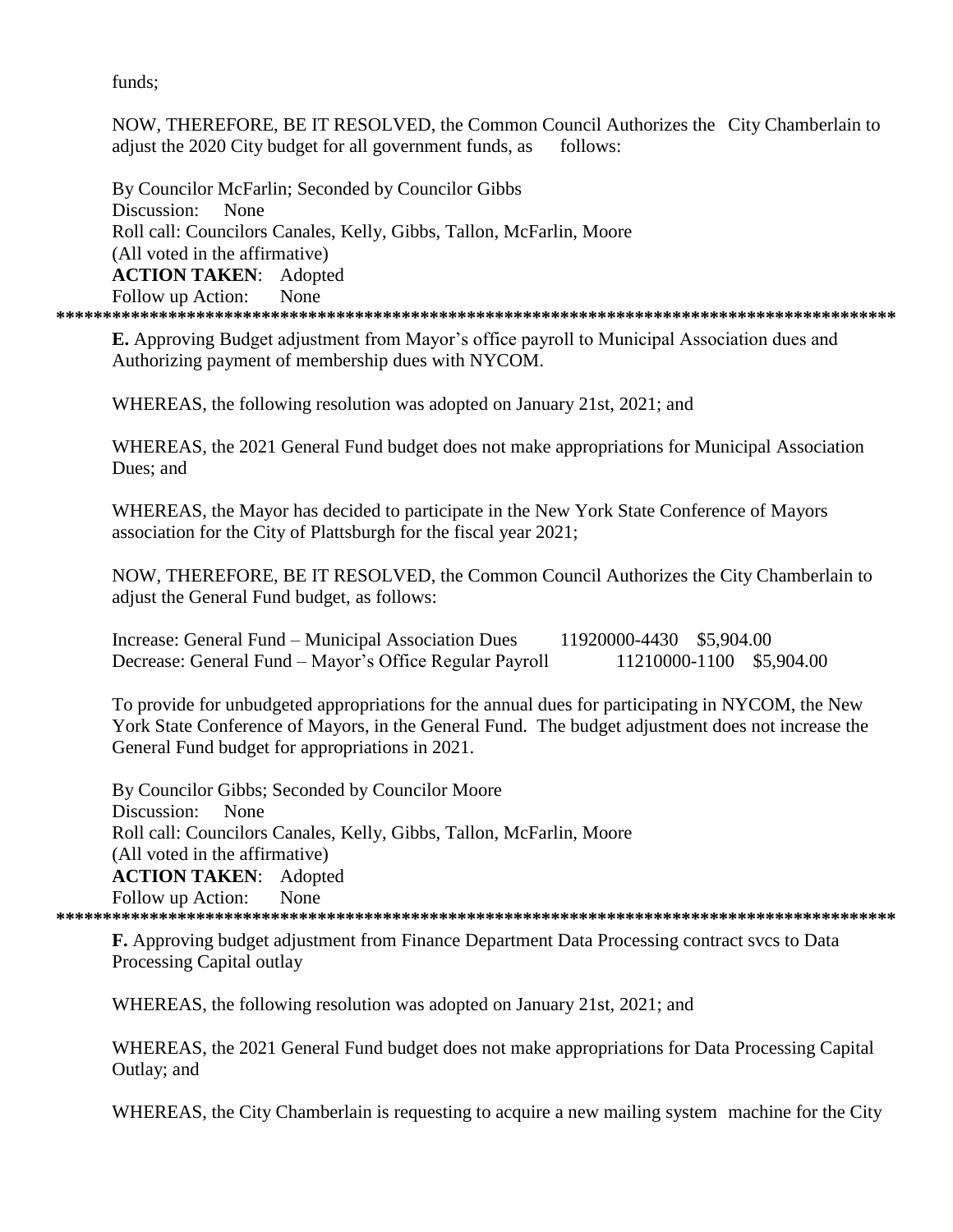of Plattsburgh for the fiscal year 2021;

NOW, THEREFORE, BE IT RESOLVED, the Common Council Authorizes the City Chamberlain to adjust the General Fund budget, as follows:

Increase: General Fund – Data Processing Capital Outlay 11680000-3000 \$ 7,800.00 Decrease: General Fund – Data Processing Contract Services 11680000-4430 \$ 7,800.00

To provide for unbudgeted appropriations for the Data Processing Department in the General Fund to provide for the purchase of a mailing system machine. The purchase is necessary to replace the five year-old machine currently failing periodically requiring maintenance and causing down time for mailing utility invoices. The new machine will have upgraded capabilities for more efficient processing of utility invoices and other mass mailings. The previous two mail system machines were acquired through leasing, however, the cost to lease over a 60 month period would total roughly \$3,900 per year for five years, making the purchase option a better choice financially than leasing. The budget adjustment does not increase the General Fund budget for appropriations in 2021.

By Councilor Gibbs; Seconded by Councilor Kelly Discussion: None Roll call: Councilors Canales, Kelly, Gibbs, Tallon (*absent*\*), McFarlin, Moore (All voted in the affirmative) (\**Councilor Tallon's Zoom connection dropped so absent for Roll Call*) **ACTION TAKEN**: Adopted Follow up Action: None **\*\*\*\*\*\*\*\*\*\*\*\*\*\*\*\*\*\*\*\*\*\*\*\*\*\*\*\*\*\*\*\*\*\*\*\*\*\*\*\*\*\*\*\*\*\*\*\*\*\*\*\*\*\*\*\*\*\*\*\*\*\*\*\*\*\*\*\*\*\*\*\*\*\*\*\*\*\*\*\*\*\*\*\*\*\*\*\*\*\***

**G.** Approving budget adjustment from Mayor's office non-payroll compensation to Contracted services

WHEREAS, the following resolution was adopted on January 21st, 2021; and

WHEREAS, the 2021 General Fund budget makes appropriations for Non Payroll Compensation in the Mayor department; and

WHEREAS, the Mayor is requesting to transfer the Non Payroll Compensation appropriation for the fiscal year 2021;

NOW, THEREFORE, BE IT RESOLVED, the Common Council Authorizes the City Chamberlain to adjust the General Fund budget, as follows:

Increase: General Fund – Mayor's Contract Services 11210000-4430 \$ 2,500.0 Decrease: General Fund – Mayor's Non Payroll Compensation 11210000-1100 \$ 2,500.00

To provide for the transfer of appropriations from the Mayor's Office Non-employee Compensation account that isn't needed in 2021 to the Mayor's Office Contract Services account. The budget adjustment provides for appropriating purchases for necessary office operating expenses throughout the year and will not increase the General Fund budget for appropriations in 2021.

By Councilor Gibbs; Seconded by Councilor Canales Discussion: None Roll call: Councilors Canales, Kelly, Gibbs, Tallon, McFarlin, Moore (All voted in the affirmative)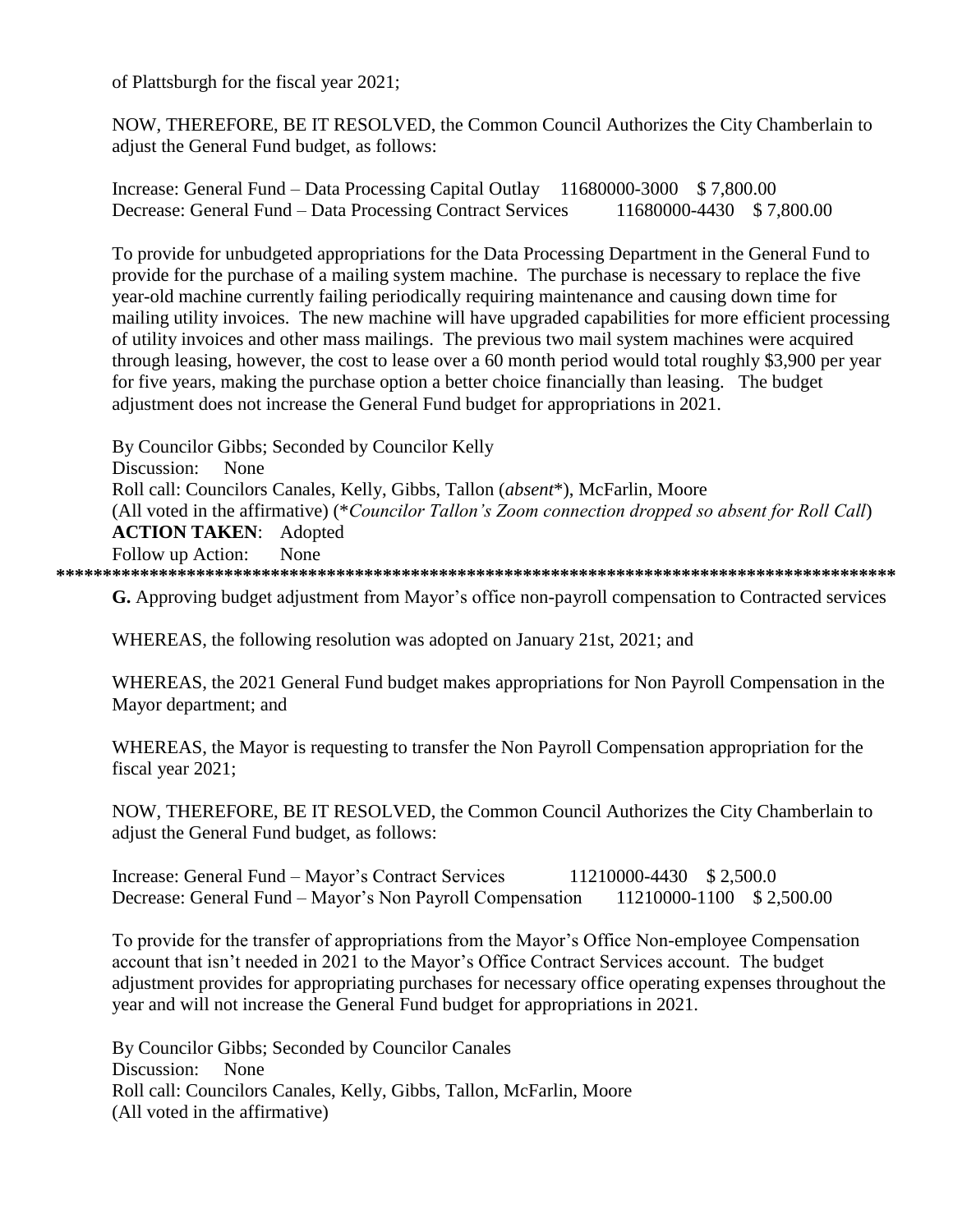# **ACTION TAKEN**: Adopted

Follow up Action: None

### **\*\*\*\*\*\*\*\*\*\*\*\*\*\*\*\*\*\*\*\*\*\*\*\*\*\*\*\*\*\*\*\*\*\*\*\*\*\*\*\*\*\*\*\*\*\*\*\*\*\*\*\*\*\*\*\*\*\*\*\*\*\*\*\*\*\*\*\*\*\*\*\*\*\*\*\*\*\*\*\*\*\*\*\*\*\*\*\*\*\***

**H.** Approving construction contract for the "Arts Park" plumbing work

WHEREAS, the City of Plattsburgh revitalization efforts will involve several downtown area improvement projects known as the Downtown Area Improvement Projects (DAIP); and

WHEREAS, the City of Plattsburgh Common Council determined to conduct comprehensive review of the DAIP through preparation of a Generic Environmental Impact Statement (GEIS) pursuant to the State Environmental Quality Review Act (SEQRA) and Section 617.10 of Title 6 of the New York Compilation of Codes, Rules and Regulations; and

WHEREAS, the Common Council, as duly designated Lead Agency pursuant to SEQRA, conducted a thorough SEQRA review of the DAIP, including conducting scoping, preparing Draft and Final Generic Environmental Impact Statements (EIS), conducting a Public Hearing and adopting a SEQRA Findings Statement; and

WHEREAS, the Findings Statement determined, among other things, that given the demonstrated public need and benefit of the DAIP, its lack of significant adverse environmental impacts and its avoidance of such impacts by project design, location and mitigation, the decision to proceed with the Project as proposed gave due consideration to and represented a reasonable and proper balancing of environmental considerations with social, economic and other relevant considerations; and

WHEREAS, the Findings Statement further determined and certified that, consistent with social, economic and other essential considerations from among the reasonable alternatives available, the DAIP avoids or minimizes adverse environmental impacts to the maximum extent practicable and incorporates as conditions to the Board's decision those mitigation measures that were identified as practicable; and

WHEREAS, approval from the Common Council is now needed for award of the construction contract for the Plumbing scope of work for the Arts Park, which is required to enable the Westelcom Park Improvements to proceed;

# NOW, THEREFORE, BE IT RESOLVED AS FOLLOWS:

1. In accordance with the request therefore, the Common Council approves the construction contract for the "Arts Park" plumbing work to be completed as part of the DRI's improvements to the Betty Little Arts Park, also known as Westelcom Park, be awarded to the lowest responsible bidder, Luck Brothers, Inc., in the amount of \$179,582. Funding is to be provided by the DRI's Streetscape Improvements and Riverfront Access grant.

2. The Common Council has reviewed the proposed construction contract award and finds that it constitutes an integral component of the Westelcom Park Improvements portion of the DAIP which was thoroughly reviewed under SEQRA.

3. The potential environmental impacts of the construction contract award was adequately addressed as an essential component of the Westelcom Park Improvements portion of the DAIP in the GEIS and the Findings Statement and the proposed construction contract award is not likely to result in any new or different environmental impacts than those previously considered during SEQRA review of the DAIP. Therefore, no further SEQRA review is necessary.

4. The Common Council authorizes and directs the Mayor, City Clerk, Director of Community Development, City Attorney and/or Special Legal Counsel to take such further actions as may be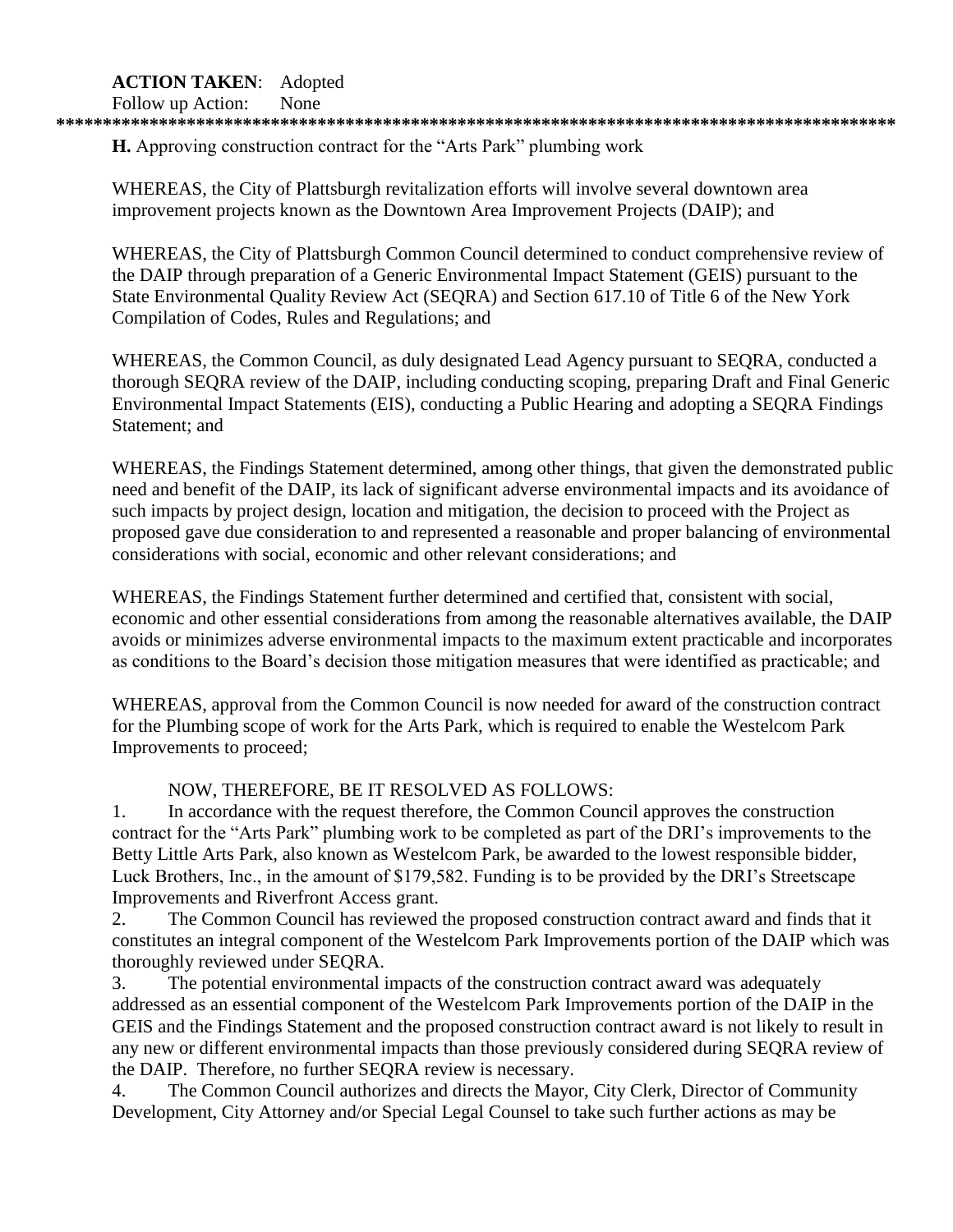necessary to effectuate the intent of this Resolution.

By Councilor Gibbs; Seconded by Councilor Canales Discussion: None Roll call: Councilors Canales, Kelly, Gibbs, Tallon, McFarlin, Moore (All voted in the affirmative) **ACTION TAKEN: Adopted** Follow up Action: **None** 

**I.** Approving construction contract for the "Arts Park" general construction work

WHEREAS, the City of Plattsburgh revitalization efforts will involve several downtown area improvement projects known as the Downtown Area Improvement Projects (DAIP); and

WHEREAS, the City of Plattsburgh Common Council determined to conduct comprehensive review of the DAIP through preparation of a Generic Environmental Impact Statement (GEIS) pursuant to the State Environmental Quality Review Act (SEORA) and Section 617.10 of Title 6 of the New York Compilation of Codes, Rules and Regulations; and

WHEREAS, the Common Council, as duly designated Lead Agency pursuant to SEQRA, conducted a thorough SEQRA review of the DAIP, including conducting scoping, preparing Draft and Final Generic Environmental Impact Statements (EIS), conducting a Public Hearing and adopting a SEQRA Findings Statement: and

WHEREAS, the Findings Statement determined, among other things, that given the demonstrated public need and benefit of the DAIP, its lack of significant adverse environmental impacts and its avoidance of such impacts by project design, location and mitigation, the decision to proceed with the Project as proposed gave due consideration to and represented a reasonable and proper balancing of environmental considerations with social, economic and other relevant considerations; and

WHEREAS, the Findings Statement further determined and certified that, consistent with social, economic and other essential considerations from among the reasonable alternatives available, the DAIP avoids or minimizes adverse environmental impacts to the maximum extent practicable and incorporates as conditions to the Board's decision those mitigation measures that were identified as practicable; and

WHEREAS, approval from the Common Council is now needed for award of the construction contract for the General Construction scope of work for the Arts Park, which is required to enable the Westelcom Park Improvements to proceed;

# NOW, THEREFORE, BE IT RESOLVED AS FOLLOWS:

- $1<sub>1</sub>$ In accordance with the request therefore, the Common Council approves the construction contract for the "Arts Park" general construction work to be completed as part of the DRI's improvements to the Betty Little Arts Park, also known as Westelcom Park, be awarded to the lowest responsible bidder, Luck Brothers, Inc., in the amount of \$688,516. Funding is to be provided by the DRI's Streetscape Improvements and Riverfront Access grant.
- The Common Council has reviewed the proposed construction contract award and finds that it  $2<sub>1</sub>$ constitutes an integral component of the Westelcom Park Improvements portion of the DAIP which was thoroughly reviewed under SEQRA.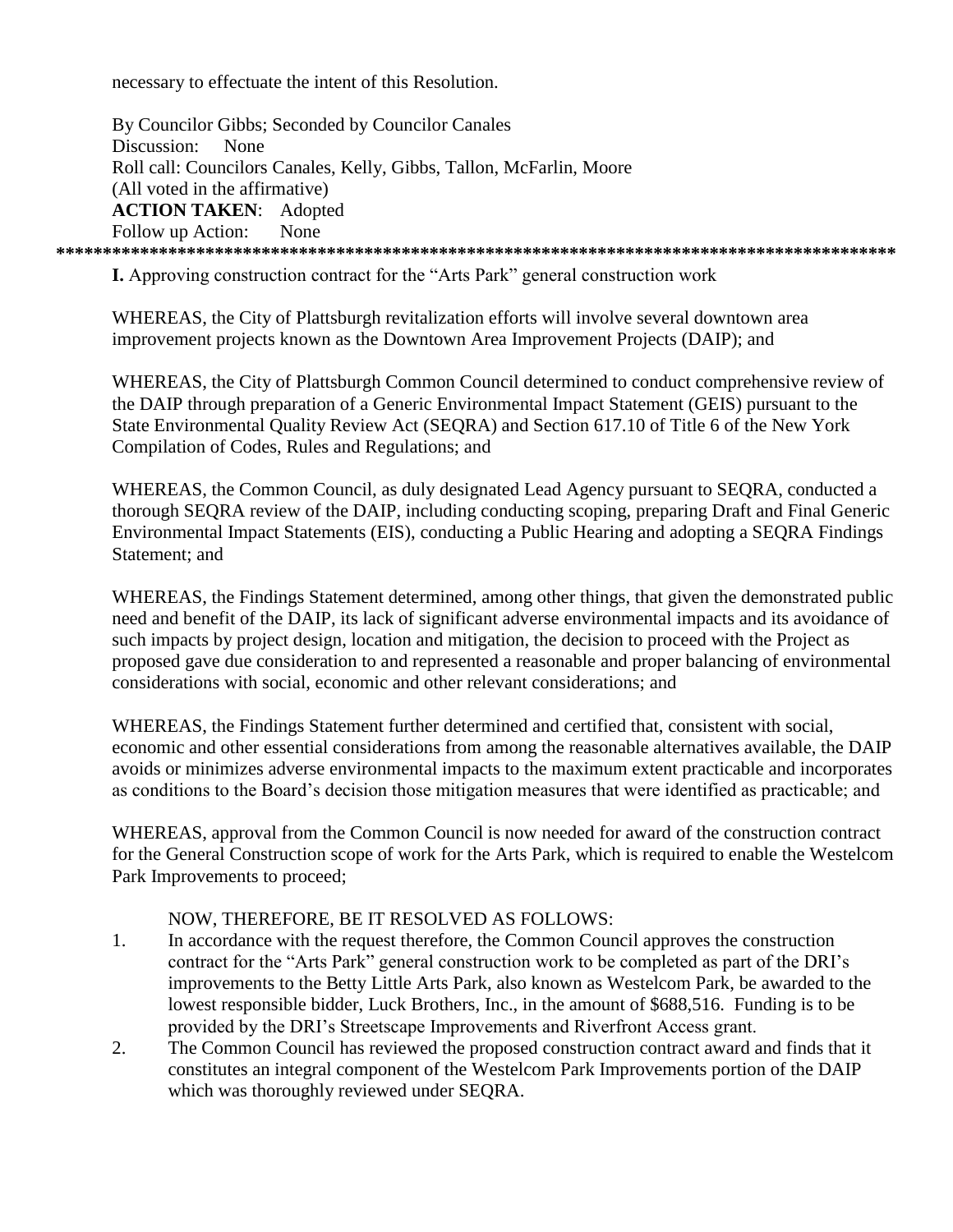- $\overline{3}$ . The potential environmental impacts of the construction contract award were adequately addressed as an essential component of the Westelcom Park Improvements portion of the DAIP in the GEIS and the Findings Statement and the proposed construction contract award is not likely to result in any new or different environmental impacts than those previously considered during SEORA review of the DAIP. Therefore, no further SEORA review is necessary.
- The Common Council authorizes and directs the Mayor, City Clerk, Director of Community  $\overline{4}$ . Development, City Attorney and/or Special Legal Counsel to take such further actions as may be necessary to effectuate the intent of this Resolution.

By Councilor Gibbs; Seconded by Councilor Canales Discussion: None Roll call: Councilors Canales, Kelly, Gibbs, Tallon, McFarlin, Moore (All voted in the affirmative) **ACTION TAKEN:** Adopted Follow up Action: None 

**J.** Approval of change order #1 and #2 to the Plattsburgh Farmers' and Crafters' Market relocation project.

NOW, THEREFORE, BE IT RESOLVED, the Common Council Authorizes the Mayor of Plattsburgh to sign Change Order #1 to the Plattsburgh Farmers' and Crafters' Market relocation project construction contract with Murnane Building Contractors, Inc. in the amount of \$907.00. Funding to be provided by the DRI's Downtown Grant Program and the General Fund.

NOW, THEREFORE, BE IT RESOLVED, the Common Council Authorizes the Mayor of Plattsburgh to sign Change Order #2 to the Plattsburgh Farmers' and Crafters' Market relocation project construction contract with Murnane Building Contractors, Inc. in the amount of \$1,621.03. Funding to be provided by the DRI's Downtown Grant Program and the General Fund.

By Councilor Canales; Seconded by Councilor Gibbs Discussion: None Roll call: Councilors Canales, Kelly, Gibbs, Tallon, McFarlin, Moore (Councilors Canales, Kelly, Gibbs, Tallon and Moore voted in the affirmative. Councilor McFarlin voted in the negative. **ACTION TAKEN:** Adopted Follow up Action: None 

**K.** Approving DRI Marketing, Signage, and Branding project contract extension.

NOW, THEREFORE, BE IT RESOLVED, the Common Council Authorizes the Mayor of Plattsburgh sign a first amendment to the City's DRI Marketing, Signage, and Branding project contract with Boire Benner Group to extend the term of the contract until August 22, 2022 to allow for completion of all improvements planned under the contract. There will be no change to the overall contract amount.

By Councilor Canales; Seconded by Councilor Gibbs Discussion: **None** Roll call: Councilors Canales, Kelly, Gibbs, Tallon, McFarlin, Moore (Councilors Kelly, Gibbs, Tallon, McFarlin and Moore voted in the affirmative. Councilor Canales voted in the negative)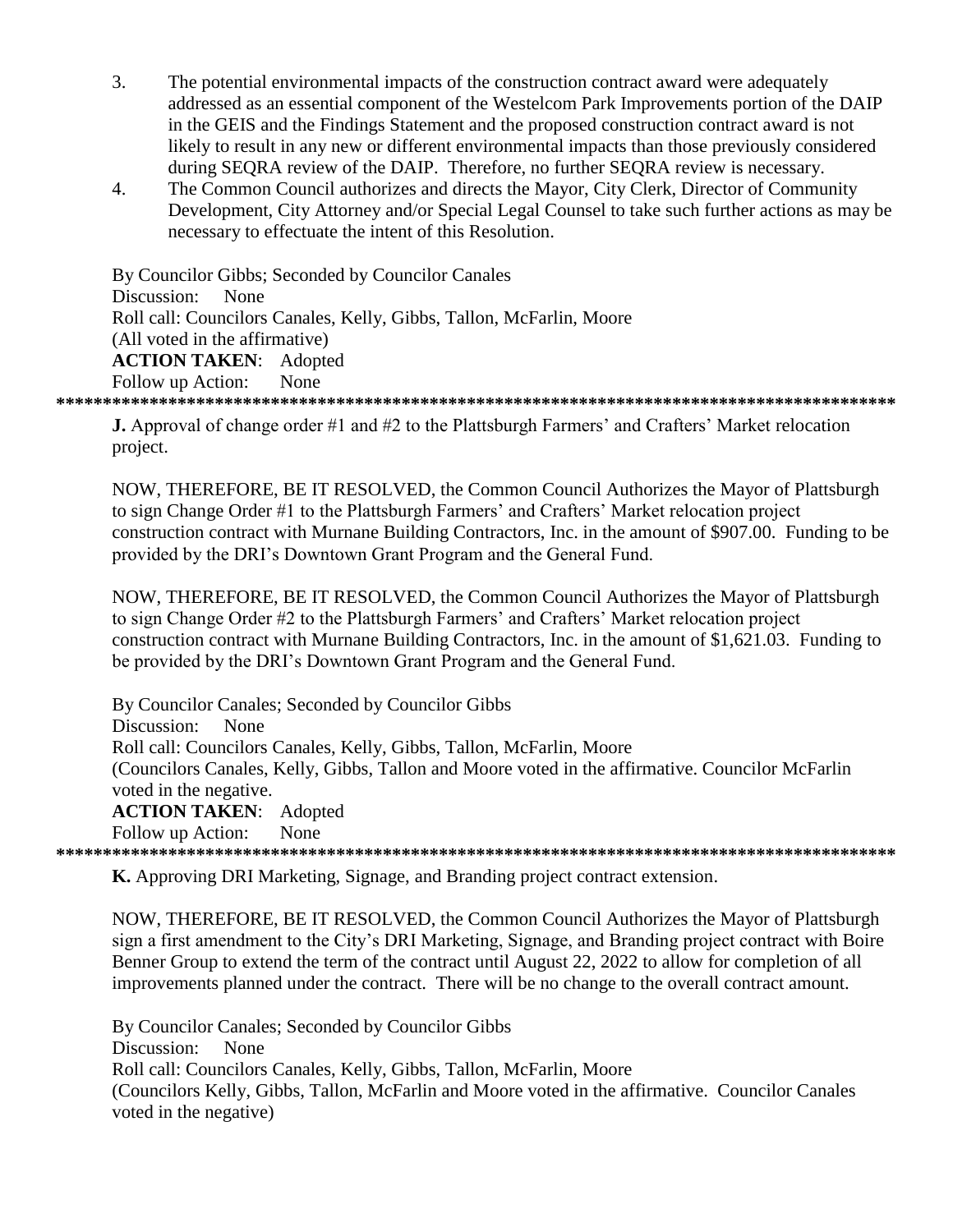# **ACTION TAKEN:** Adopted

Follow up Action: None

**L.** Approval of DRI's Arts Park change order #1 for Sewer Reconstruction contract.

NOW, THEREFORE, BE IT RESOLVED, the Common Council Authorizes the Mayor of Plattsburgh to sign Change Order #1 to the DRI's Arts Park Sewer Replacement contract with Luck Brothers, Inc. in the amount of \$28,990.57. Funding to be provided by the DRI's Streetscape Improvements and Riverfront Access grant.

By Councilor Canales; Seconded by Councilor Gibbs Discussion: None Roll call: Councilors Canales, Kelly, Gibbs, Tallon, McFarlin, Moore (Councilors Canales, Kelly, Gibbs, Tallon and Moore voted in the affirmative. Councilor McFarlin voted in the negative. **ACTION TAKEN:** Adopted Follow up Action: None 

M. Approving Contract agreement with Ann Ruzow Holland for consulting services related to the revival of the City's revolving loan program

NOW, THEREFORE, BE IT RESOLVED, the Common Council Authorizes the Mayor of Plattsburgh to sign an agreement with Ann Ruzow Holland for consulting services related to the revival of the City's revolving loan program in an amount not to exceed \$10,000. Funding to be provided from the Community Development Special Revenue account.

By Councilor Gibbs; Seconded by Councilor McFarlin Discussion: Yes Roll call: Councilors Canales, Kelly, Gibbs, Tallon, McFarlin, Moore (All voted in the affirmative) **ACTION TAKEN: Adopted** Follow up Action: None 

N. Authorizing AEDA, P.C. proposal for supplemental architectural and engineering design services for the Plattsburgh Farmers' and Crafters' Market relocation project"

NOW, THEREFORE, BE IT RESOLVED, the Common Council Authorizes the Mayor of Plattsburgh to sign a proposal for supplemental architectural and engineering design services from AEDA, P.C. related to the Plattsburgh Farmers' and Crafters' Market relocation project in the amount of \$9,568.54. Funding to be provided by the DRI's Downtown Grant Program.

By Councilor Gibbs; Seconded by Councilor Kelly Discussion: Yes Roll call: Councilors Canales, Kelly, Gibbs, Tallon, McFarlin, Moore (All voted in the affirmative) **ACTION TAKEN:** Adopted Follow up Action: None 

**O.** Authorizing reimbursement of overpayment of fees not to exceed \$7,000.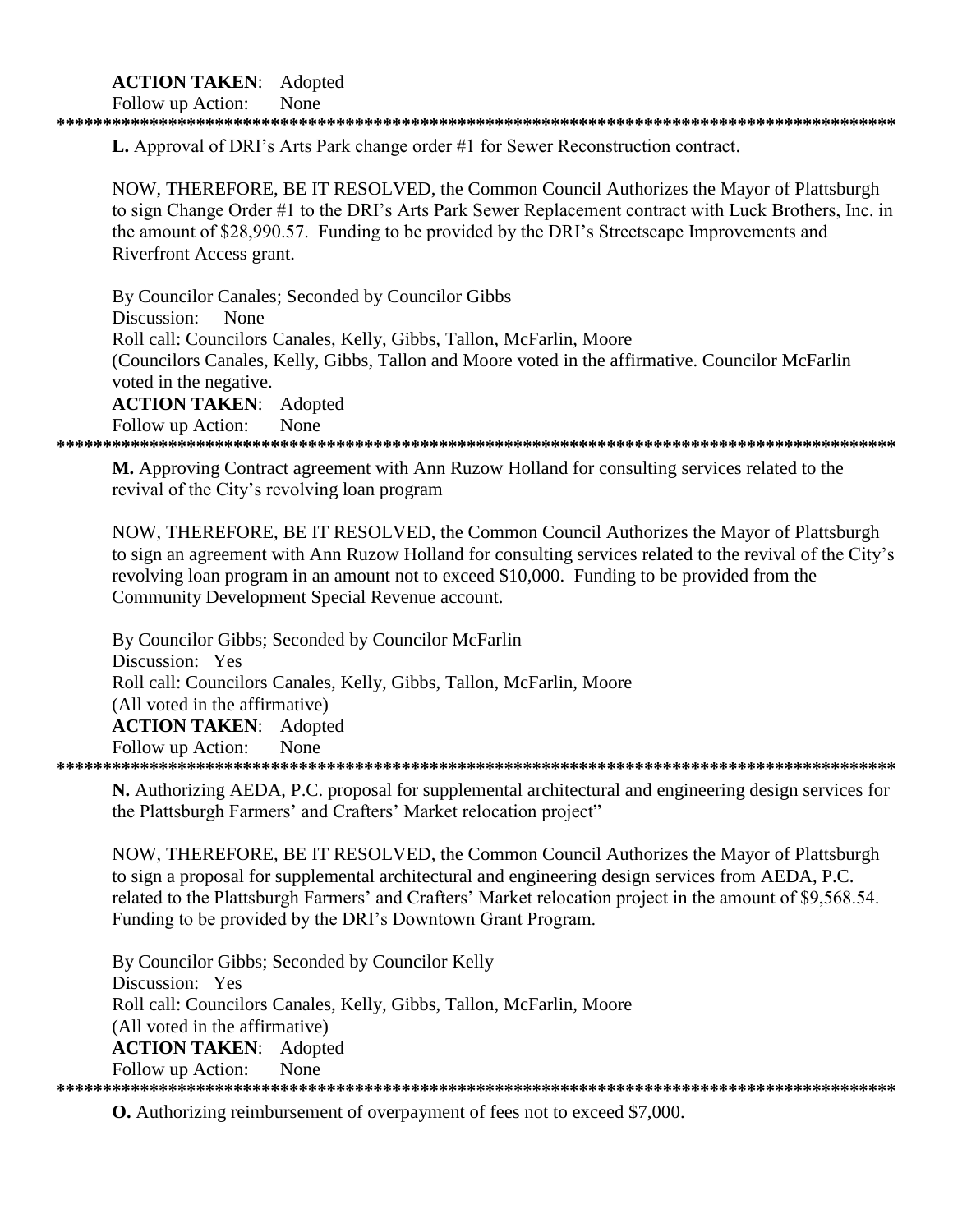By Councilor Canales; Seconded by Councilor Gibbs Discussion: Yes

**Mayor Rosenquest** explained this was a mistaken categorizing of city property of small commercial should have been personal. Have to repay not to exceed \$7,000 and will be paid out of MLD funds not General Fund

Roll call: Councilors Canales, Kelly, Gibbs, Tallon, McFarlin, Moore (All voted in the affirmative) **ACTION TAKEN:** Adopted Follow up Action: None 

**P.** Authorizing agreement and authorizes payment - Coughlin & Gerhart LLP

BE IT RESOLVED, upon the recommendation of the Finance and Community Development Committee, through a poll conducted on January 12, 2021, the City of Plattsburgh Common Council hereby authorizes the Mayor to sign a retainer agreement and authorizes payment - Coughlin & Gerhart LLP - Special Counsel Labor Matters.

By Councilor Gibbs; Seconded by Councilor McFarlin None Discussion: Roll call: Councilors Canales, Kelly, Gibbs, Tallon, McFarlin, Moore (Councilors Kelly, Gibbs, Tallon, McFarlin and Moore voted in the affirmative. Councilor Canales voted in the negative) **ACTION TAKEN:** Adopted Follow up Action: None 

**O.** Adopting fine schedule for 2020 Local Law P-5 (Alarm System Permit)

WHEREAS, on November 5, 2020, the Common Council adopted Local Law P-5 of 2020 which amended and replaced in its entirety Chapter 116 "Alarm Systems" as set forth in City Code; and

WHEREAS, Section 116-3 of said Local Law requires any person owning or operating an Alarm System to apply for a permit from the Zoning and Code Enforcement Department; and

WHEREAS, a fee may be required for the initial registration and any renewals of the Alarm System Permit, which fees will be set by Council resolution.

NOW THEREFORE BE IT RESOLVED, upon the recommendation of the Building Inspector and upon the recognition of the mandatory fine schedule set forth in Section 116-8 of said Local Law, the fee for the initial registration and renewal of the Alarm System Permit shall be \$0 (zero dollars) for 2021.

By Councilor Gibbs; Seconded by Councilor McFarlin Discussion: Yes Roll call: Councilors Canales, Kelly, Gibbs, Tallon, McFarlin, Moore (All in Favor/opposed) (All voted in the affirmative) **ACTION TAKEN: Adopted**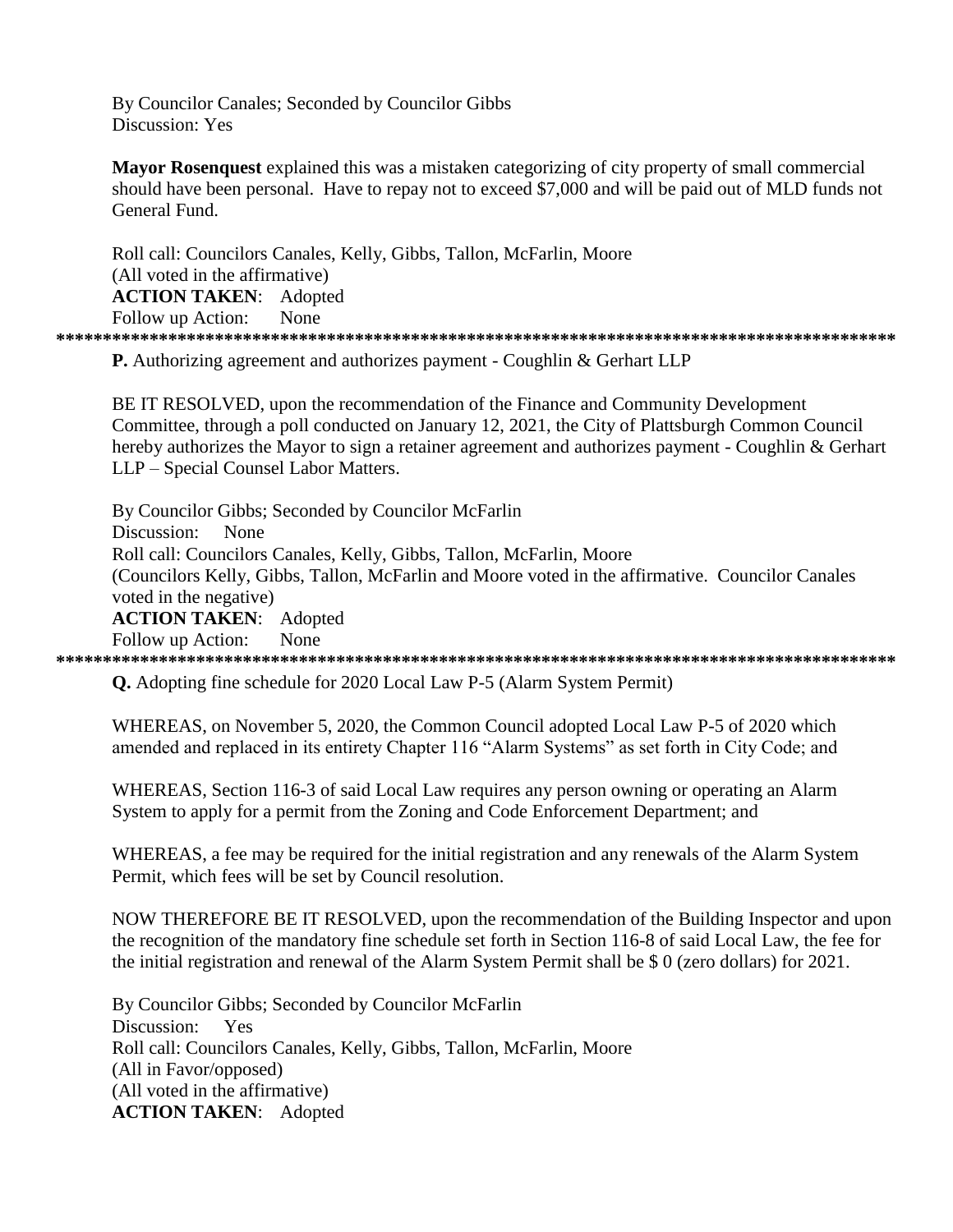**\*\*\*\*\*\*\*\*\*\*\*\*\*\*\*\*\*\*\*\*\*\*\*\*\*\*\*\*\*\*\*\*\*\*\*\*\*\*\*\*\*\*\*\*\*\*\*\*\*\*\*\*\*\*\*\*\*\*\*\*\*\*\*\*\*\*\*\*\*\*\*\*\*\*\*\*\*\*\*\*\*\*\*\*\*\*\*\*\*\* R.** RE-ESTABLISH THE CITY OF PLATTSBURGH LANDLORD/TENANT ADVISORY

## **COMMITTEE**

WHEREAS, citizen advisory committees are a valuable means of enhancing the exchange of ideas between City residents and the City of Plattsburgh Common Council; and

WHEREAS, advisory committees are able to focus on a single issue, and are able to provide, through research, recommendations to the Common Council in a timely fashion; and

WHEREAS, a majority of City residents, including college students, either rent or lease their living space; and

WHEREAS, the Livable Community Advisory Committee has recommended a careful study of landlord and tenant relations, as well as a review of the City's enforcement of building code compliance within commercial rental properties; and

WHEREAS, in late January of 2020, a Landlord/Tenant Advisory Committee was formed by the Common Council and was tasked with studying issues and problems with rental housing within the City and to identify potential solutions to those issues and problems within a three month period; and

WHEREAS, due to the COVID pandemic the Landlord/Tenant Advisory Committee was unable to meet regularly or complete their work within this three month period; and

WHEREAS, in September of 2020, the Common Council approved Local Law P-3 of 2020 which amended the "Rental Permits" section of the City Code and as part of that Local Law, the Common Council is required to establish rental registry certification fees, rental inspection fees, re-inspection fees, and penalty fees.

NOW THEREFORE, Be It Resolved that the Common Council re-establishes the Landlord/Tenant Committee ("Committee"). The purpose of the Committee is more targeted than the initial purpose of the Committee. Specifically, the re-established purpose is to compile a list of potential solutions that could enhance the safety, aesthetics, economics, and livability in the ownership, regulation and residence within commercial rental properties within the City based upon the prior work of the Committee; and to research and recommend a fee structure for the Common Council's consideration with respect to rental registry certification fees, rental inspection fees, re-inspection fees, and penalty fees as described in Local Law P-3 of 2020; and it is further

RESOLVED, that members of the Committee, per the nominations and selections below, will be approved by the Common Council. Each Committee member will be appointed for a one--month term and will serve without compensation. The Committee shall include the following representatives:

- A. Two City Councilors nominated by the Common Council and the Mayor, as ex officio.
- B. Two property owners or managers who provide commercial rental spaces within the City of Plattsburgh.
- C. Two tenants who rent residential spaces within the City of Plattsburgh.
- D. One member-at-large who will provide valuable insight with respect to quality of life, business operations, or livability concerns who reside within the City of Plattsburgh.
- E. One employee of the Building Inspector's Office.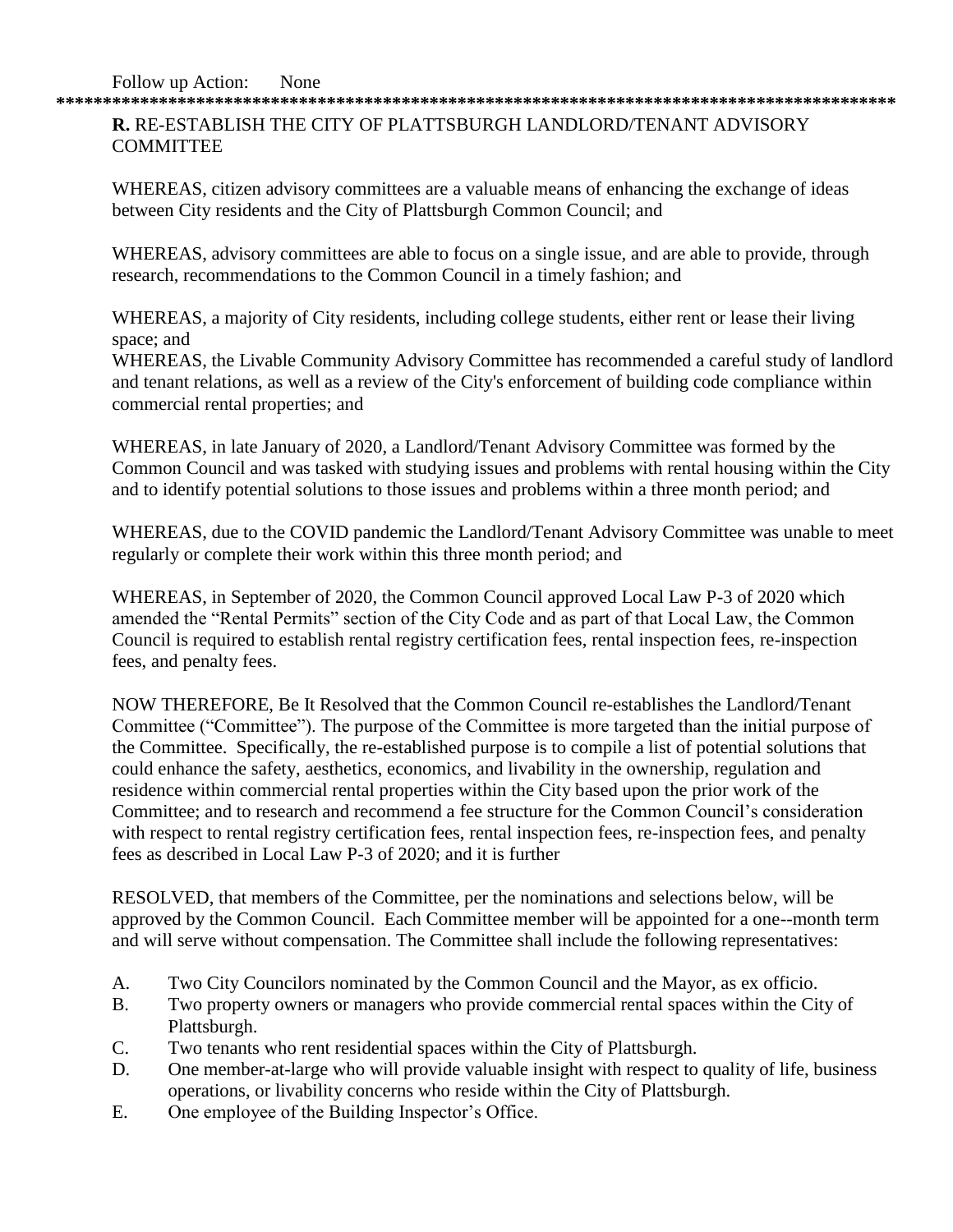RESOLVED, that the Committee shall vote to elect their Chair and Vice Chair and shall establish their agenda and schedule for meetings at their first meeting; and it is further

RESOLVED, that the Committee shall comply with the New York Open Meetings Law and the New York Freedom of Information Act: and it is further

RESOLVED, that the Committee shall operate from the effective date of this resolution and be automatically disbanded 1-month after this date; and it is further

RESOLVED, that at the conclusion of the one- month period, or sooner if appropriate, the Committee will present their proposed solutions and proposed fee structure to the Common Council at which point the Committee will be disbanded.

# THE NINE MEMBERS LISTED BELOW HAVE BEEN CHOSEN TO SERVE A 1 MONTH TERM ON THE LANDLORD/TENANT ADVISORY COMMITTEE TO BEGIN ON JANUARY 21, 2021 AND EXPIRE ONE MONTH FROM THIS DATE:

Mike Kelly, Council member (Ward 2) Jeff Moore, Council member (Ward 6) Christopher Rosenquest, Ex-officio (Mayor) James Welch, City Employee (Building Inspector/Code Enforcement) Kve Ford, Landlord Andrew Castine, Landlord **Shelise Marbut, Tenant Emily Stacey, Tenant** Art de Grandpré, member at large

By Councilor McFarlin; Seconded by Councilor Gibbs Discussion: Yes

Roll call: Councilors Canales, Kelly, Gibbs, Tallon, McFarlin, Moore (All in Favor/opposed) (All voted in the affirmative) **ACTION TAKEN: Adopted** Follow up Action: None

### $\mathbf 9$ **RESOLUTIONS FOR INITIAL CONSIDERATION: None**

#### 10. **NEW BUSINESS:** None

| ---- | . |
|------|---|

#### $11.$ **EXECUTIVE SESSION** (if applicable, on motion)

# Motion to enter Executive Session to discuss a personnel matter for a particular person and negotiations of Collective Bargaining Agreement.

By Councilor McFarlin; Seconded by Councilor Gibbs Roll call: Councilors Canales, Kelly, Gibbs, Tallon, McFarlin, Moore (All voted in the affirmative)